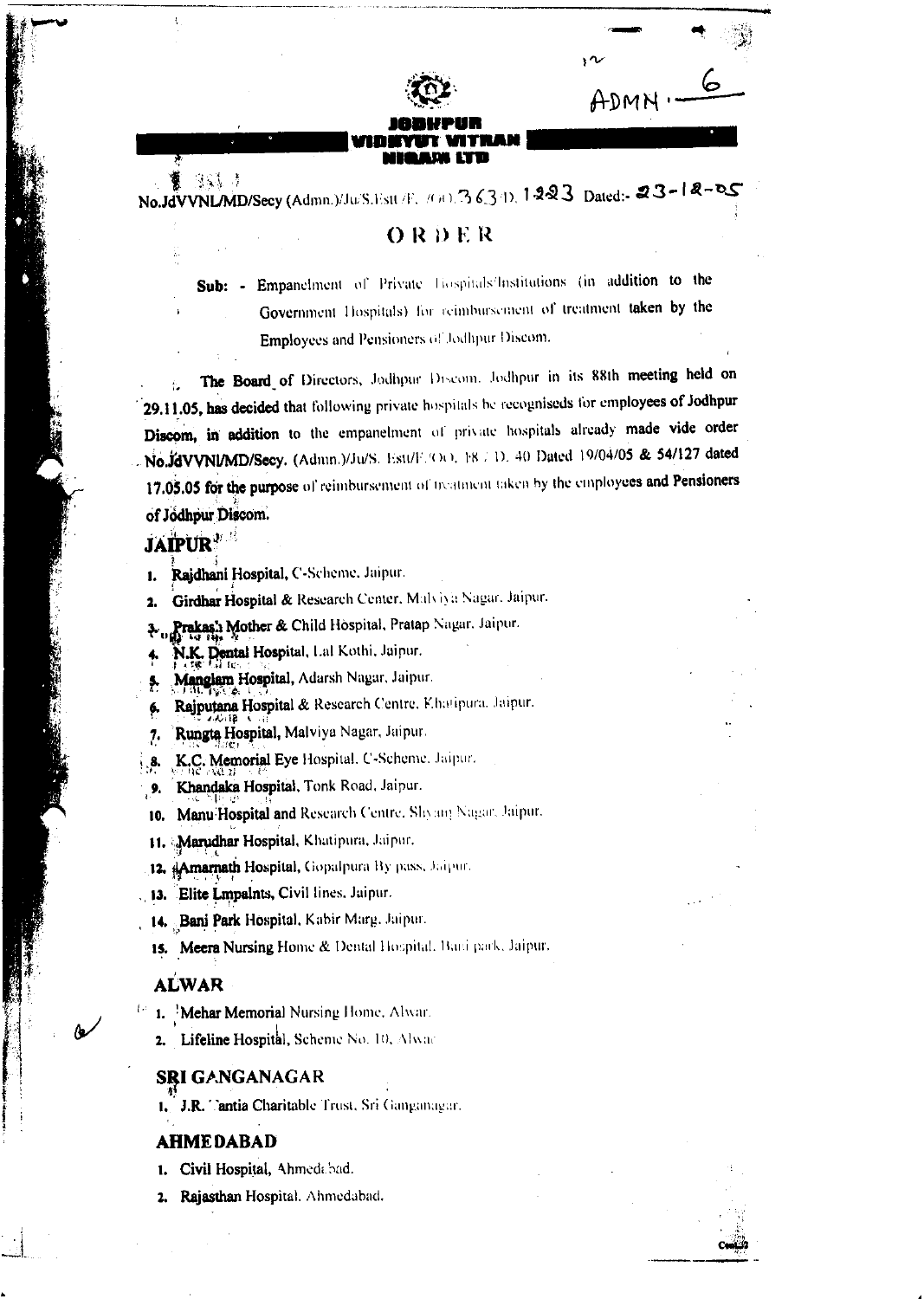$\label{eq:2.1} \frac{1}{\sqrt{2}}\left(\frac{1}{\sqrt{2}}\right)^{2} \left(\frac{1}{\sqrt{2}}\right)^{2} \left(\frac{1}{\sqrt{2}}\right)^{2} \left(\frac{1}{\sqrt{2}}\right)^{2} \left(\frac{1}{\sqrt{2}}\right)^{2} \left(\frac{1}{\sqrt{2}}\right)^{2} \left(\frac{1}{\sqrt{2}}\right)^{2} \left(\frac{1}{\sqrt{2}}\right)^{2} \left(\frac{1}{\sqrt{2}}\right)^{2} \left(\frac{1}{\sqrt{2}}\right)^{2} \left(\frac{1}{\sqrt{2}}\right)^{2} \left(\$ 

 $\frac{1}{2}$ 

 $\label{eq:2.1} \frac{1}{\sqrt{2}}\int_{0}^{\infty}\frac{1}{\sqrt{2\pi}}\left(\frac{1}{\sqrt{2\pi}}\right)^{2}d\mu_{\rm{eff}}$ 

 $\mathbb{R}$ 

 $\sim 10$ 

 $\mathcal{L}^{\text{max}}_{\text{max}}$  and  $\mathcal{L}^{\text{max}}_{\text{max}}$  $\ddot{\cdot}$  $\frac{1}{2}$ 

 $\frac{1}{\sqrt{2}}$